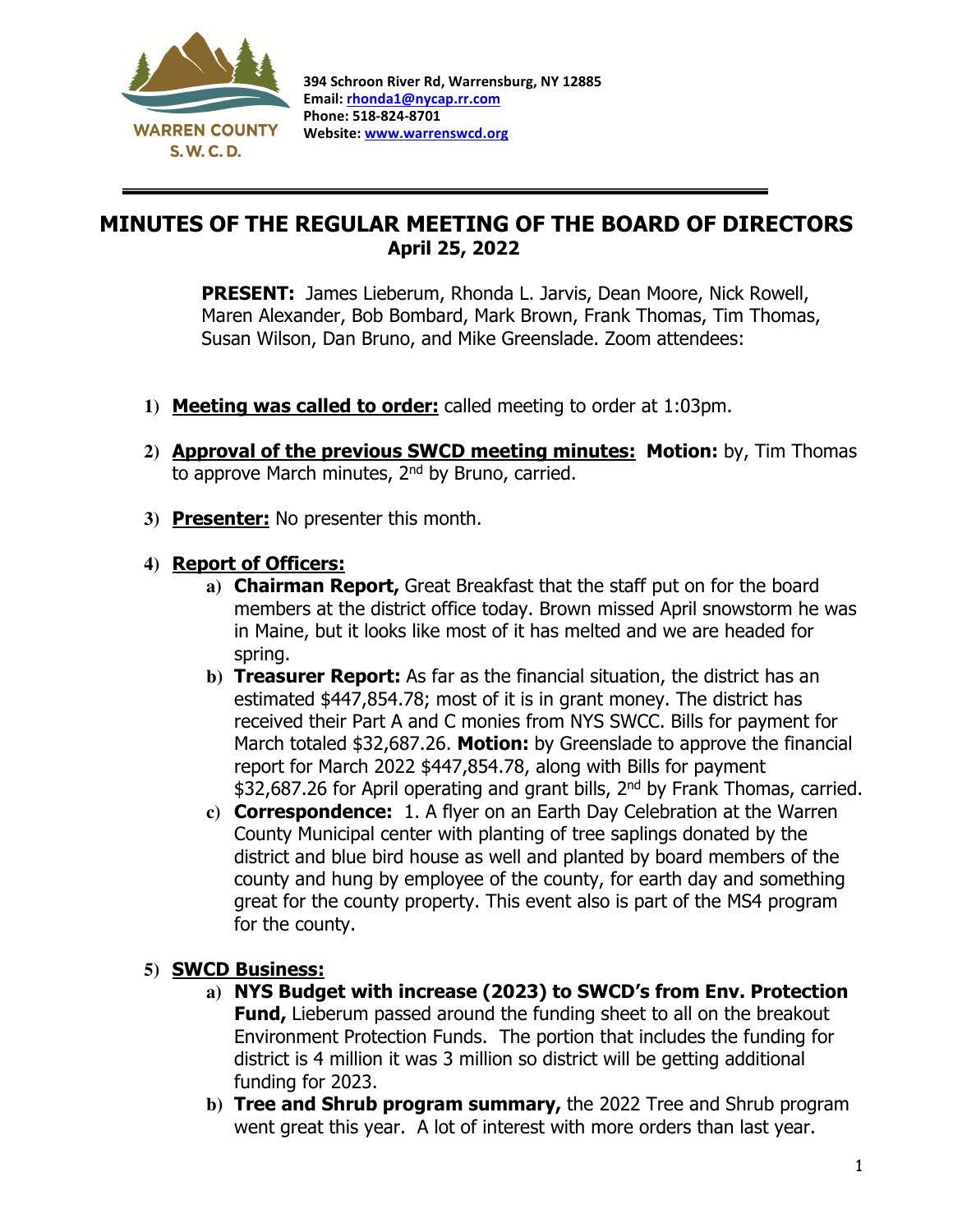Greenslade along with Alex from LG Land conservancy helped pack tree orders the week prior, thanks to them both. Greenslade also help day of pick up which went very smoothly thanks to the grew at the district. All but few orders were picked up that day, with most of the extra's purchased. Great job Stoddard for another great year.

- **c)** Warren County Envirothon-May 4th, WC fish Hatchery, this years Warren County Envirothon on May 4<sup>th</sup> at the fish hatchery is in person, 5 out of 8 schools will be attending, with 13 teams competing. Our donators have come in strong thank you again for all your support for this program. Please stop down to the WC hatchery and see what this event is all about.
- **d)** Warren County Hazard Mitigation Plan update, each community is apart of the Warren County Hazard Mitigation Plan it is moving forward it will take approximately 9 months for the completion and the company who did the plan last time will be doing it again Techatec. AnnMarie from the county set the plan out and with an early May start 2022.
- **e)** Ag Environmental Management Tier 4 cost share, for Board review and Approval (2 farms), Motion: by Frank Thomas to approve the two agreements for AEM Tier 4 cost share funding in the amount of \$65,000 to implement two farm projects. 1. Blackberry Hill Farm- Robert Barody, create a sediment basin to capture run off, a roof structure and watering facility to capture runoff and critical area planting approximately \$50,000 in funding. 2. Riverbenten Farm-James Carpenter working on an ag chemical farm with water hook up with funding amount  $15,000$ ,  $2<sup>nd</sup>$  by Greenslade, carried.
- **f)** Warren County and Queensbury MS4 2021-2022 draft reports, Lieberum has the Warren County MS4 draft report and Rowell has completed the Queensbury MS4 draft report, this is the first for the drafts to get out and district will send it off to county and town to have it on there. the district DPW committee meeting tomorrow to
- **g)** Spring Fish Program Sale update, the district has received 13 orders for this spring fish sale, deadline is April 22nd, 2022, and pick up is scheduled for Saturday April 30, 2022.
- **h)** Lake Sampling support, Lieberum has a MOA with the SUNY Adirondack and has been working with Holly and Lynn on the research at Glen Lake water sampling and would like to continue with the help of district with other lakes in the area. It is all still in the works Lieberum will keep the board members updated on its progress.
- **i)** Champlain watershed improvement Coalition of NY (CWICNY), the district is involved in two grants with CWICNY. 1. Strategic plan they will be hiring a private consultant for that grant. 2. The stormwater tradeshow this year will be in person and Alice has put in a grant to help fun it. It will be held October 20<sup>th</sup>, 2022.
- **j)** Upper Hudson River Watershed Improvement Coalition update, the district has 2 memorandums of agreements in place, one with Town of Chester in the amount up to \$5,000 in purchases of supplies and materials to help with the Hidden Lake Road damage. Second is with Warren County DPW in the amount up to \$20,000 in purchases of supplies and materials to help with the County Route 19/Olmsteadville road damages. The funding